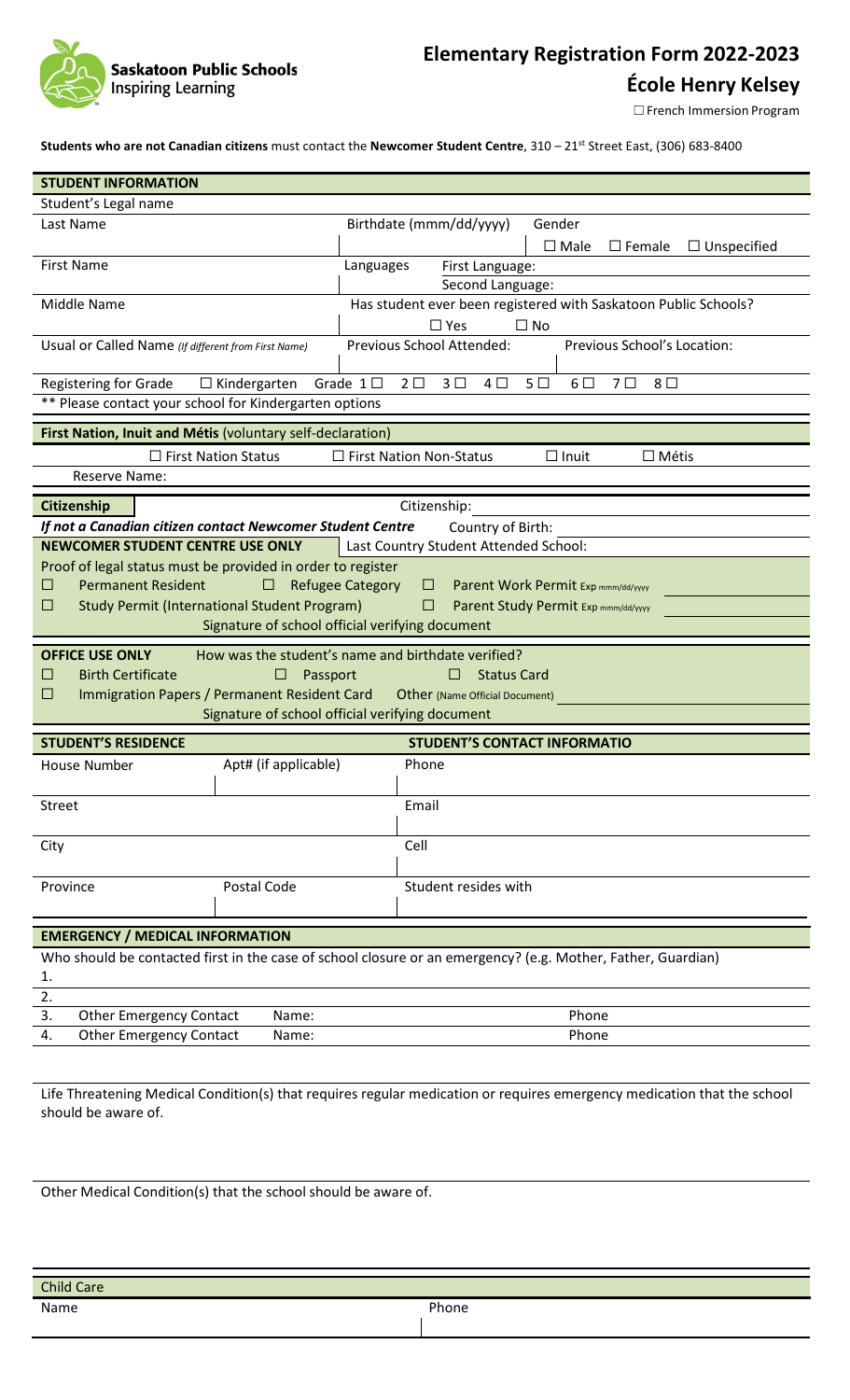| First parent/guardian                                                                                                  | $\square$ Father                             | $\Box$ Mother                |                                       |                                   | $\Box$ Step Father $\Box$ Step Mother $\Box$ Legal Guardian $\Box$ Other |              |
|------------------------------------------------------------------------------------------------------------------------|----------------------------------------------|------------------------------|---------------------------------------|-----------------------------------|--------------------------------------------------------------------------|--------------|
| Last Name                                                                                                              |                                              |                              |                                       | Address if different from Student |                                                                          |              |
| <b>First Name</b>                                                                                                      |                                              |                              | House/Apt #                           |                                   |                                                                          |              |
| Mr.<br>Title<br>$\Box$                                                                                                 | Mrs.<br>$\Box$<br>Ms.<br>□                   | $\square$ Dr.<br>$\Box$ Miss | <b>Street</b>                         |                                   |                                                                          |              |
| Married<br>П                                                                                                           | Separated<br>Single<br>П                     | Divorced<br>П                | City<br>$\Box$ Other                  |                                   |                                                                          |              |
| Phone                                                                                                                  |                                              |                              | Province                              |                                   | Postal Code                                                              |              |
| Email                                                                                                                  |                                              |                              | Employer                              |                                   |                                                                          |              |
| Cell                                                                                                                   |                                              |                              |                                       | <b>Employer Phone</b>             |                                                                          |              |
| Second parent/guardian                                                                                                 | $\Box$ Father                                | $\Box$ Mother                |                                       |                                   | $\Box$ Step Father $\Box$ Step Mother $\Box$ Legal Guardian              | $\Box$ Other |
| Last Name                                                                                                              |                                              |                              |                                       |                                   | Address if different from Student                                        |              |
| <b>First Name</b>                                                                                                      |                                              |                              | House/Apt #                           |                                   |                                                                          |              |
| <b>Title</b><br>$\Box$ Mr.                                                                                             | Mrs.<br>Ms.<br>$\Box$<br>$\Box$              | $\Box$ Miss<br>$\Box$        | Dr.<br><b>Street</b>                  |                                   |                                                                          |              |
| Married<br>П                                                                                                           | Separated<br>Single<br>П                     | Divorced<br>П<br>П           | City<br>Other                         |                                   |                                                                          |              |
| Phone                                                                                                                  |                                              |                              | Province                              |                                   | Postal Code                                                              |              |
| Email                                                                                                                  |                                              |                              | Employer                              |                                   |                                                                          |              |
| Cell                                                                                                                   |                                              |                              |                                       | <b>Employer Phone</b>             |                                                                          |              |
| Third parent/guardian                                                                                                  | $\Box$ Father                                | $\Box$ Mother                | $\Box$ Step Father                    |                                   | $\Box$ Step Mother $\Box$ Legal Guardian                                 | $\Box$ Other |
| Last Name                                                                                                              |                                              |                              |                                       |                                   | Address if different from Student                                        |              |
| <b>First Name</b>                                                                                                      |                                              |                              | House/Apt #                           |                                   |                                                                          |              |
| $\Box$ Mr.<br>Title                                                                                                    | Mrs.<br>$\Box$<br>Ms.<br>□                   | Miss<br>$\Box$ Dr.<br>П      | <b>Street</b>                         |                                   |                                                                          |              |
| Married<br>П                                                                                                           | Single<br>Separated                          | Divorced                     | City<br>$\Box$ Other                  |                                   |                                                                          |              |
| Phone                                                                                                                  |                                              |                              | Province                              |                                   | Postal Code                                                              |              |
| Email                                                                                                                  |                                              |                              | Employer                              |                                   |                                                                          |              |
| Cell                                                                                                                   |                                              |                              |                                       | <b>Employer Phone</b>             |                                                                          |              |
| Fourth parent/guardian                                                                                                 | $\Box$ Father                                | $\Box$ Mother                | $\Box$ Step Father $\Box$ Step Mother |                                   | $\Box$ Legal Guardian                                                    | $\Box$ Other |
| Last Name                                                                                                              |                                              |                              |                                       |                                   | Address if different from Student                                        |              |
| <b>First Name</b>                                                                                                      |                                              |                              | House/Apt #                           |                                   |                                                                          |              |
| <b>Title</b><br>$\Box$ Mr.                                                                                             | $\Box$<br>$\square$ Mrs.<br>Ms.              | $\Box$ Miss<br>$\square$ Dr. | Street                                |                                   |                                                                          |              |
| Married<br>П                                                                                                           | Single<br>Separated                          | Divorced                     | City<br>$\Box$ Other                  |                                   |                                                                          |              |
| Phone                                                                                                                  |                                              |                              | Province                              |                                   | Postal Code                                                              |              |
| Email                                                                                                                  |                                              |                              | Employer                              |                                   |                                                                          |              |
| Cell                                                                                                                   |                                              |                              |                                       | <b>Employer Phone</b>             |                                                                          |              |
| Indicate if such document(s) exist:<br><b>GUARDIANSHIP, CUSTODY, OR ACCESS RIGHTS</b><br>Yes<br>No<br>$\Box$<br>$\Box$ |                                              |                              |                                       |                                   |                                                                          |              |
| □ Access and/or Custody<br>$\Box$ Guardianship<br>$\Box$ Protection<br>Other<br>Type of Legal Document:<br>Parenting   |                                              |                              |                                       |                                   |                                                                          |              |
| Copy in Student Record:<br>Document Expiry Date (if applicable)<br>Yes<br>$\Box$<br>□<br>No                            |                                              |                              |                                       |                                   |                                                                          |              |
| OFFICE USE ONLY (NOTES):                                                                                               |                                              |                              |                                       |                                   |                                                                          |              |
|                                                                                                                        |                                              |                              |                                       |                                   |                                                                          |              |
|                                                                                                                        |                                              |                              |                                       |                                   |                                                                          |              |
|                                                                                                                        | Please list siblings living in the same home |                              |                                       |                                   |                                                                          |              |
| Sibling's Full Name                                                                                                    |                                              | Birthdate (MMM-DD-YYYY)      |                                       | <b>Current School</b>             |                                                                          | Grade        |
|                                                                                                                        |                                              |                              |                                       |                                   |                                                                          |              |
|                                                                                                                        |                                              |                              |                                       |                                   |                                                                          |              |
|                                                                                                                        |                                              |                              |                                       |                                   |                                                                          |              |
|                                                                                                                        |                                              |                              |                                       |                                   |                                                                          |              |
|                                                                                                                        |                                              |                              |                                       |                                   |                                                                          |              |
|                                                                                                                        |                                              |                              |                                       |                                   |                                                                          |              |
|                                                                                                                        |                                              |                              |                                       |                                   |                                                                          |              |

Employees of Saskatoon Public Schools may use the information collected on this form to help provide appropriate educational *programming and support for the student.*

*Demographic information, is shared with Saskatchewan Ministry of Education to support the Student Data System. How this information is accessed, used, or disclosed is protected under the Freedom of Information and Protection of Privacy Act and the Local Authority Freedom of Information and Protection of Privacy Act.*

## Note: Your child is not officially registered until legal documentation is brought directly to the school and verified by school personnel.

**Declaration**

I, the undersigned, hereby represent that I have the legal authority to register the child. I declare the information that I have provided on this form is complete and accurate. *I will notify the school of any changes to the information on this form.*

| Date | Signature of Parent / Custodial Parent / Legal Guardian |  |  |
|------|---------------------------------------------------------|--|--|
|      |                                                         |  |  |